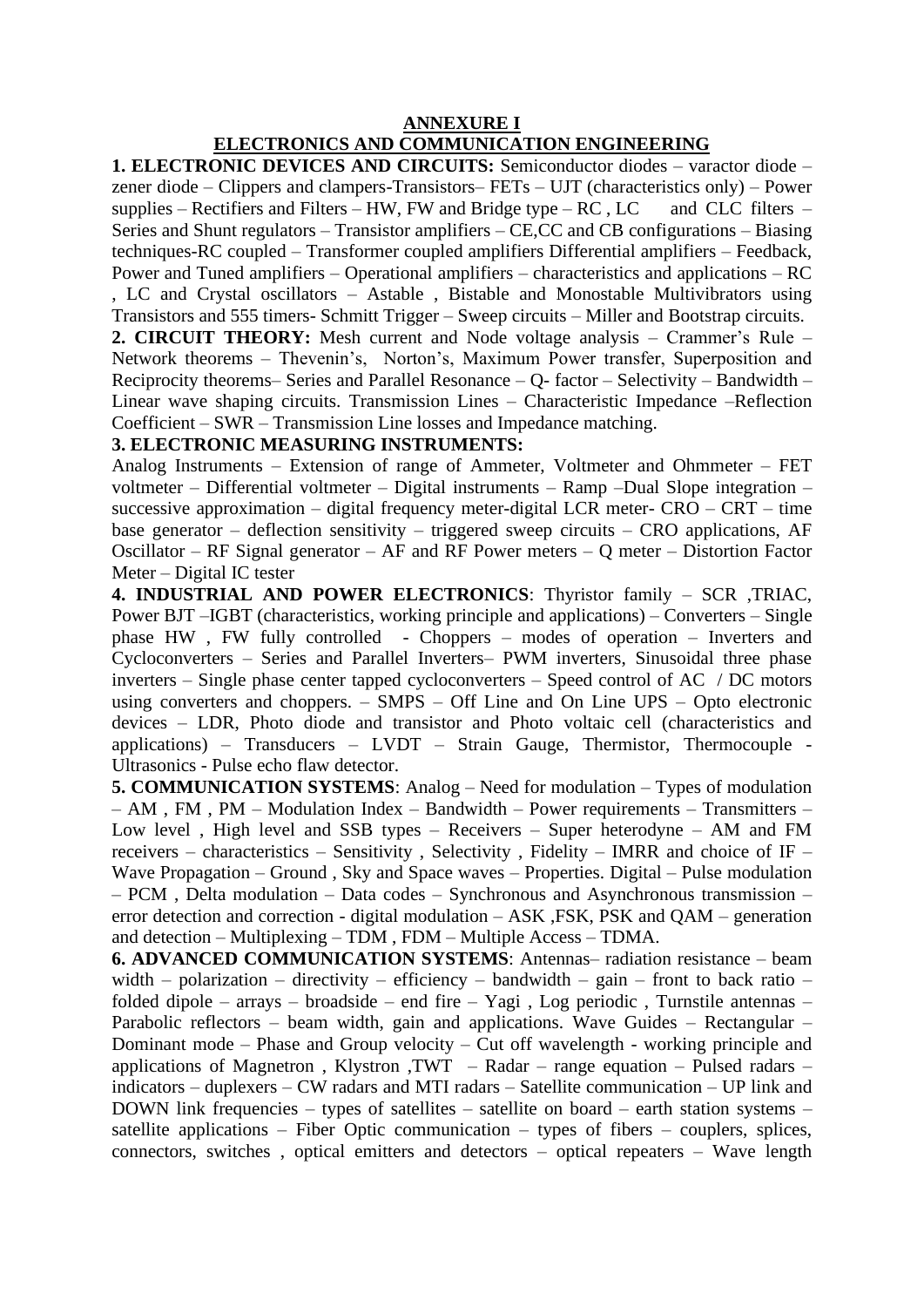Division multiplexing – Mobile Communication – cellular concept – AMPS , GSM , CDMA systems.

**7. DIGITAL ELECTRONICS**: Number systems – Logic gates – Boolean algebra – Adders and Subtractors – Flip-flops – Registers and Counters – Memories – RAM, ROM, Flash ROM, NVROM – D/A converters – binary weighted – R-2R Ladder, A /D Converter - Counter and Successive approximation types.

**8. MICROCONTROLLERS AND MICROPROCESSORS:** 8051 Architecture – Instruction Set – subroutines – use of input and output machine related statements – time delay programme – assembler directives - peripheral ICs – 8251, 8255, and 8257– 8086 Architecture – Instruction Set – Features of Pentium and its Derivatives.

**9. AUDIO VIDEO SYSTEMS**: Recording and Reproduction of Sound using Magnetic and Optical methods – Television Picture elements – scanning and synchronization – blanking and interlacing – composite video signal , flicker – camera tubes – Image Orthicon – Silicon Diode array – TV receivers – Tuner, IF, Sync separator, deflection circuits, EHT and

sound circuits – Color TV – Additive and subtractive mixing – Color Picture tubes – degaussing – types of color TV systems – NTSC , PAL and SECAM – PAL system processing – DTH system.

**10. DATA COMMUNICATIONS AND COMPUTER NETWORKS**: Transmission Media – twisted pair – UTP –STP –Coaxial cable – Optical fibre – comparison – Shannon Capacity theorem – Network Topologies – BUS, STAR , RING – switching – Packet and Message switching – OSI architecture and functions – CSMA , CDMA and token ring – properties and operations – Wireless LAN – Blue tooth technology – WAN architecture – Packet transmission – ARPA Net – ISP and ISDN architectures – WAN Protocols –  $X$  .25, Frame Relay , ATM ,TCP / IP features and comparison –Ports and Sockets – Domain Name System – POP and SMTP server – File transfer protocol – Proxy server and Web server architecture.

#### **ANNEXURE II**

## **Number of Questions to be Set Unit Wise ELECTRONICS AND COMMUNICATION ENGINEERING**

| <b>UNIT NO</b> | <b>TOPICS</b>                          | <b>MARKS</b> |
|----------------|----------------------------------------|--------------|
|                | <b>ELECTRONIC DEVICES AND CIRCUITS</b> | 15           |
| $\mathbf{I}$   | <b>CIRCUIT THEORY</b>                  | 08           |
| III            | <b>ELECTRONIC MEASURING</b>            | 10           |
|                | <b>INSTRUMENTS</b>                     |              |
| IV             | <b>INDUSTRIAL AND POWER</b>            | 10           |
|                | <b>ELECTRONICS</b>                     |              |
| $\mathbf{V}$   | <b>COMMUNICATION SYSTEMS</b>           | 15           |
| VI             | <b>ADVANCED COMMUNICATION</b>          | 10           |
|                | <b>SYSTEMS</b>                         |              |
| VII            | <b>DIGITAL ELECTRONICS</b>             | 10           |
| <b>VIII</b>    | <b>MICROCONTROLLERS AND</b>            | 10           |
|                | <b>MICROPROCESSORS</b>                 |              |
| IX             | <b>AUDIO VIDEO SYSTEMS</b>             | 05           |
| X              | <b>DATA COMMUNICATIONS AND</b>         | 07           |
|                | <b>COMPUTER NETWORKS</b>               |              |
|                | <b>Total</b>                           | 100          |